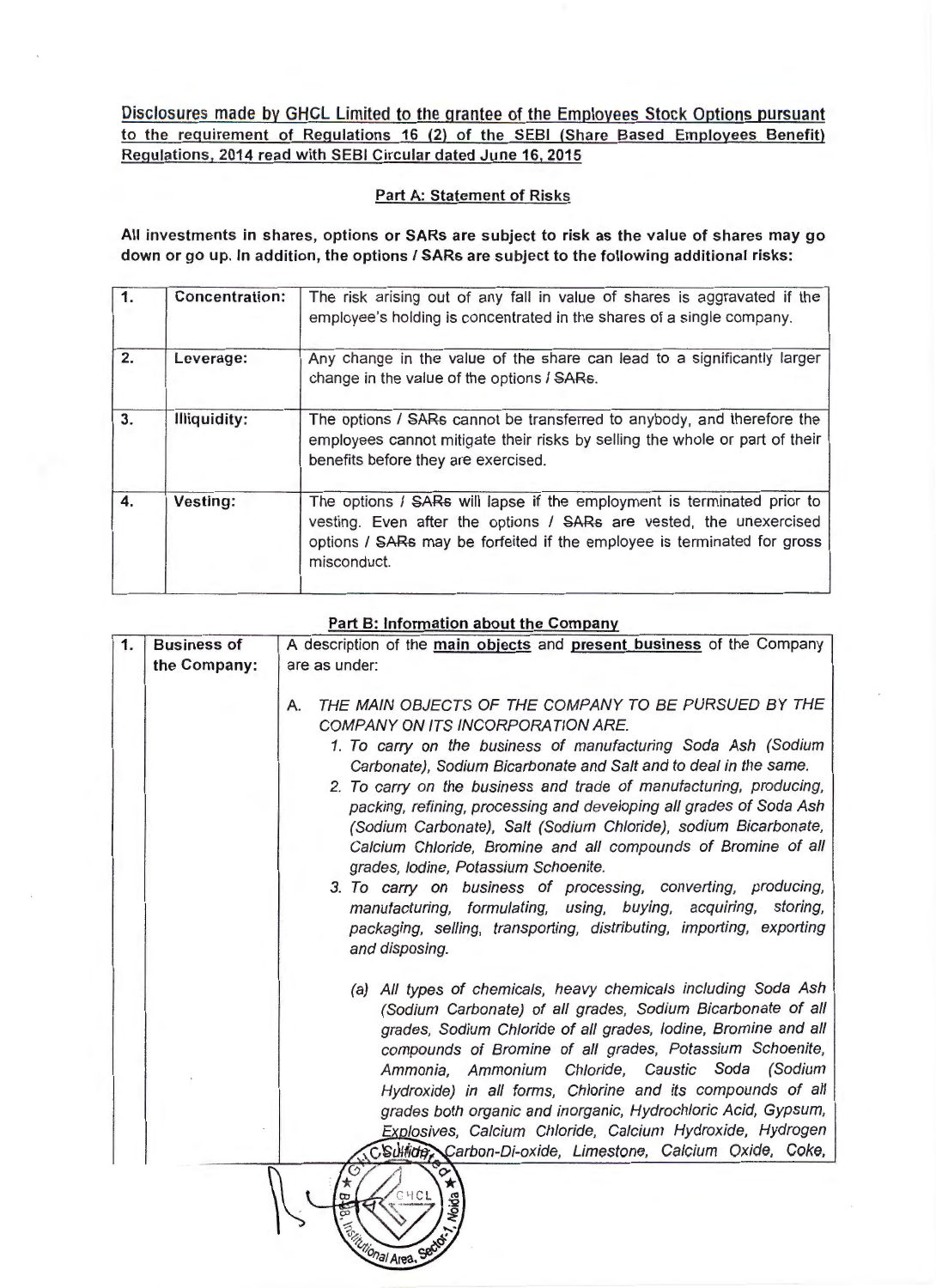|    |                                         | Power, Steam, Oils, Greases.<br>(b) All Organic and inorganic chemicals, synthetic chemicals<br>derived from Salt, Sodium Carbonate, Ammonia, Limestone,<br>Coke, Coal, elements, chemicals and compounds and products<br>of any nature and kind whatsoever including by products,<br>derivatives                                                                                                                                                                                                                                                                                                                                                                                                                       |  |
|----|-----------------------------------------|-------------------------------------------------------------------------------------------------------------------------------------------------------------------------------------------------------------------------------------------------------------------------------------------------------------------------------------------------------------------------------------------------------------------------------------------------------------------------------------------------------------------------------------------------------------------------------------------------------------------------------------------------------------------------------------------------------------------------|--|
|    |                                         | Main Objects adopted through Special Resolution:                                                                                                                                                                                                                                                                                                                                                                                                                                                                                                                                                                                                                                                                        |  |
|    |                                         | To Carry on the business of ginners, spinners, weavers, dyers,<br>manufacturers, balers and pressers of all textiles including cotton, man-<br>made and synthetic fibrous and filament materials and manufacture<br>thereof, and the business of buyers, sellers, exporters, traders and<br>dealers in kinds of textile materials mentioned above and transacting all<br>manufacturing, curing, preparing, colouring, dyeing or bleaching,<br>processing and purchasing and vending the raw materials and<br>manufactured articles.                                                                                                                                                                                     |  |
|    |                                         | (Note: For full details, please refer Memorandum of Association of the<br>Company.)                                                                                                                                                                                                                                                                                                                                                                                                                                                                                                                                                                                                                                     |  |
|    | <b>Present Business of the Company:</b> |                                                                                                                                                                                                                                                                                                                                                                                                                                                                                                                                                                                                                                                                                                                         |  |
|    |                                         | <b>GHCL</b><br>Limited<br>CIN:<br>Listed<br>Public<br>is<br>a<br>Company<br>having<br>L24100GJ1983PLC006513 and registered office at GHCL House, Opp.<br>Punjabi Hall, Navrangpura, Ahmedabad - 380009 (Gujarat). GHCL is listed<br>with NSE & BSE.                                                                                                                                                                                                                                                                                                                                                                                                                                                                     |  |
|    |                                         | GHCL is having two business verticals - Inorganic Chemicals (Soda Ash &<br>Consumer Product including Edible Salt) and Textiles (Yarn & Home Textile).<br>Soda Ash facility is located in Gujarat and Textiles division is located in<br>Gujarat and Tamil Nadu.                                                                                                                                                                                                                                                                                                                                                                                                                                                        |  |
| 2. | Abridged<br>financial<br>information:   | Annual Reports of the Company for the last 5 years are available at the<br>website of the Company i.e. www.ghcl.co.in                                                                                                                                                                                                                                                                                                                                                                                                                                                                                                                                                                                                   |  |
|    |                                         | You may refer the documents and in case you need any clarification, please<br>contact to the Company Secretary.                                                                                                                                                                                                                                                                                                                                                                                                                                                                                                                                                                                                         |  |
| 3. | <b>Risk factors:</b>                    | Management perception of the risk factors for the company (i.e.,<br>sensitivity to foreign exchange rate fluctuations, difficulty in availability<br>of raw materials or in marketing of products, cost/time overrun etc.):                                                                                                                                                                                                                                                                                                                                                                                                                                                                                             |  |
|    |                                         | The Company has adequate and proper system of internal controls<br>commensurate with its size and business operations at all plants, divisions<br>and the corporate office to ensure that its assets are safeguarded and<br>protected against loss from unauthorized use or disposition and that<br>transactions are reliably authorized, accurately recorded and reported<br>quickly. The company has appointed outside internal audit agency to carry<br>out concurrent internal audit at all its locations. The scope of its internal audit<br>program is laid down by the Audit Committee of the Board of Directors. The<br>Audit Committee meets periodically to discuss findings of the internal auditors<br>70 A |  |

ALLEY CONTROLLER

 $\epsilon$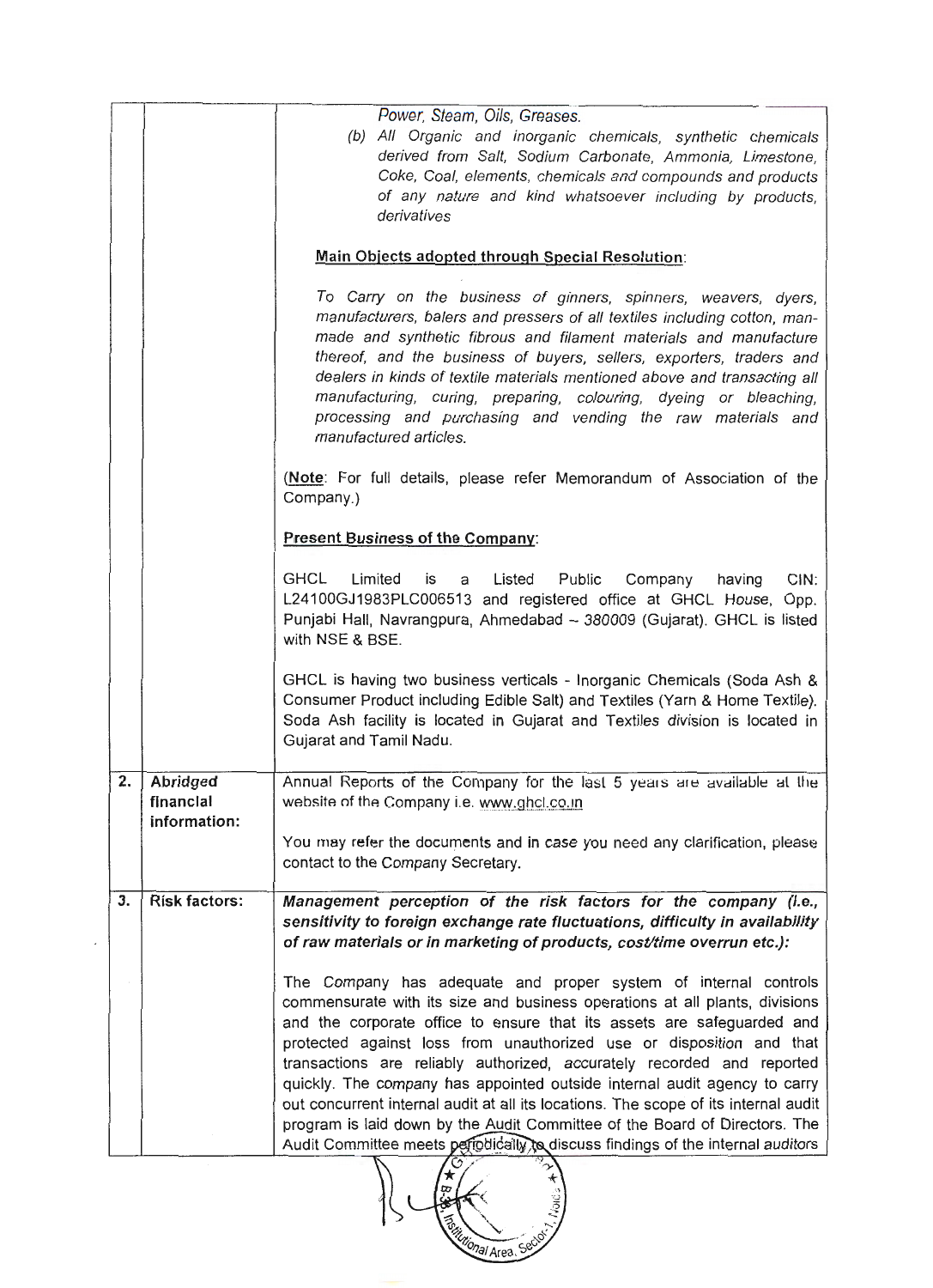| 4. | Continuing                 | investments. This involves setting up and monitoring risk on a regular basis.<br>In addition to the above, the Company had voluntarily constituted a Risk<br>Management Committee in line with the requirement of Regulation 21 of the<br>Listing Regulations. The Company applies Risk Management in a well-<br>defined, integrated framework, which promotes awareness of risks and an<br>understanding of the Company's risk tolerances. The Risk Management<br>Committee monitors the internal control system, designed to identify, assess,<br>monitor and manage risks, associated with the Company. The Company is<br>having well defined Risk Management Policy and Risk Management<br>Framework. Risk Management Policy of the Company has been posted on<br>the website of the Company.<br>The option or SAR grantee shall be provided copies of all documents that are |
|----|----------------------------|-----------------------------------------------------------------------------------------------------------------------------------------------------------------------------------------------------------------------------------------------------------------------------------------------------------------------------------------------------------------------------------------------------------------------------------------------------------------------------------------------------------------------------------------------------------------------------------------------------------------------------------------------------------------------------------------------------------------------------------------------------------------------------------------------------------------------------------------------------------------------------------|
|    | disclosure<br>requirement: | sent to the members of the company. This shall include the annual accounts<br>of the company as well as notices of meetings and the accompanying<br>explanatory statements.                                                                                                                                                                                                                                                                                                                                                                                                                                                                                                                                                                                                                                                                                                       |

| 1. | <b>Exercise Price:</b>                        | Rs. 100 per share                                                                                                                                                                                  |
|----|-----------------------------------------------|----------------------------------------------------------------------------------------------------------------------------------------------------------------------------------------------------|
| 2. | Date of Grant:                                | January 31, 2017                                                                                                                                                                                   |
| 3. | <b>Vesting Period</b>                         | Graded vesting in two years in equal installments effective after 1<br>year from the date of grant.                                                                                                |
|    |                                               | For example, if an employee gets 30,000 options, then he can<br>exercise 15000 options any time on or after January 31, 2018 and<br>remaining 15000 options any time on or after January 31, 2019. |
| 4. | <b>Exercise period</b>                        | The exercise period may commence from the date of vesting and<br>will continue not later than 5 years from the date of vesting.                                                                    |
|    |                                               | For example, if 30,000 options are granted then:<br>For First $15000$ options - from January 31, 2018 to<br>i.<br>January 30, 2023;                                                                |
|    |                                               | For remaining 15000 options: from January 31, 2019 to<br>ii.<br>January 30, 2024;                                                                                                                  |
| 5. | <b>Closing date</b><br>&<br>acceptance of the | The closing date shall be not less than 7 days and not more than<br>60 days from the offer date.                                                                                                   |
|    | grant of option                               | Any Grantee who fails to return the duly accepted and signed                                                                                                                                       |
|    |                                               | acceptance letter on or before the closing date shall, unless the                                                                                                                                  |
|    |                                               | Committee determines otherwise, be deemed to have rejected the                                                                                                                                     |
|    |                                               | offer and apy acceptance received after the closing date shall not                                                                                                                                 |

## **Part C: Salient Features of the GHCL Employees Stock Option Scheme 2015 - Series -2**